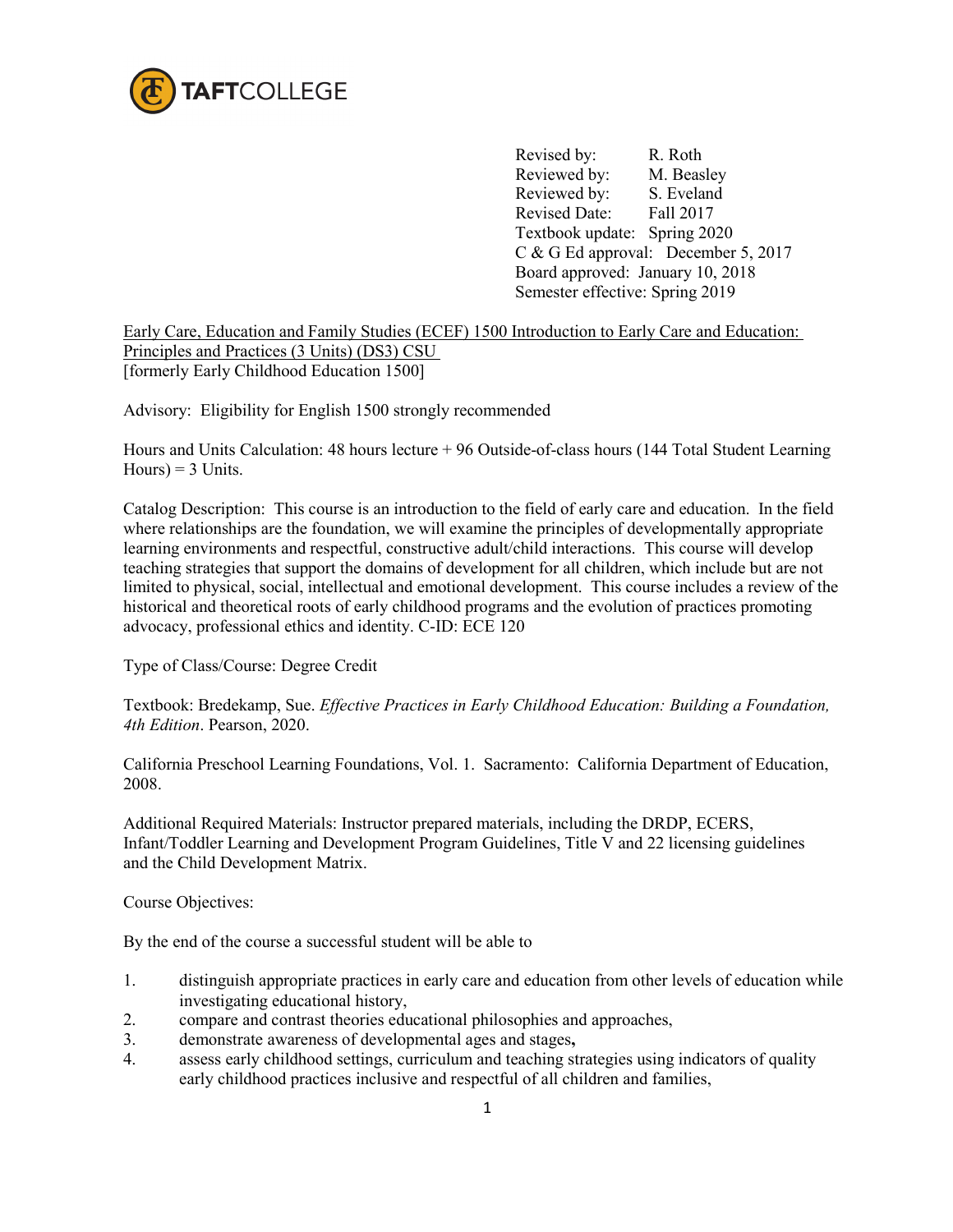

- 5. examine the value of play as a vehicle for developing skills, enhancing knowledge and strengthening relationships between young children,
- 6. examine a variety of guidance and interaction strategies to increase children's social competence and promote a caring classroom community,
- 7. analyze the relationship between observation, assessment, planning, and developing effective teaching strategies and creating developmentally appropriate environments,
- 8. identify the benefits of building a strong partnership with families,
- 9. explain child development as a profession, including ethics, and professional organizations,
- 10. develop a professional philosophy and professional goals,
- 11. demonstrate competency in writing,
- 12. apply critical thinking skills,
- 13. investigate career opportunities in early childhood education,
- 14. describe appropriate vocational skills needed in early childhood care and education, and
- 15. interpret best and promising teaching and care practices as defined within the field of early care and education's history, range of delivery systems, program types and philosophies and ethical standards.

Course Scope and Content:

| Unit I   | Understanding the Field of Early Care and Education                                    |  |  |
|----------|----------------------------------------------------------------------------------------|--|--|
|          | <b>Historical Foundations</b><br>A.                                                    |  |  |
|          | Theory and Educational Approaches<br><b>B.</b>                                         |  |  |
|          | C.<br>Philosophy of Education                                                          |  |  |
|          | D.<br>Program Types                                                                    |  |  |
| Unit II  | Caring for the Whole Child                                                             |  |  |
|          | Developmental Milestones and Domains<br>A.                                             |  |  |
|          | В.<br>Common Characteristics and Temperament                                           |  |  |
|          | C.<br>Diversity and Culture                                                            |  |  |
|          | <b>Special Needs</b><br>D.                                                             |  |  |
| Unit III | The Teacher as a Professional                                                          |  |  |
|          | Personal and Professional Qualities<br>A.                                              |  |  |
|          | <b>B.</b><br><b>Ethical Conduct</b>                                                    |  |  |
|          | Nation Association for the Education of Young Children (NAEYC) code<br>a.<br>of ethics |  |  |
|          | $\mathcal{C}$ .<br><b>Educational Requirements</b>                                     |  |  |
|          | D.<br>Professional Organizations                                                       |  |  |
|          |                                                                                        |  |  |
| Unit IV  | <b>Observation and Assessment</b>                                                      |  |  |
|          | Desired Results Developmental Profile (DRDP)<br>A.                                     |  |  |
|          | <b>B.</b><br>California Preschool Learning Foundations                                 |  |  |
|          | Interrelationship of Planning, Observation, and Assessment<br>C.                       |  |  |
|          | D.<br><b>Quality Indicators</b>                                                        |  |  |
| Unit V   | Understanding and Guiding Behavior                                                     |  |  |
|          | <b>Understanding Behavior</b><br>A.                                                    |  |  |
|          | າ                                                                                      |  |  |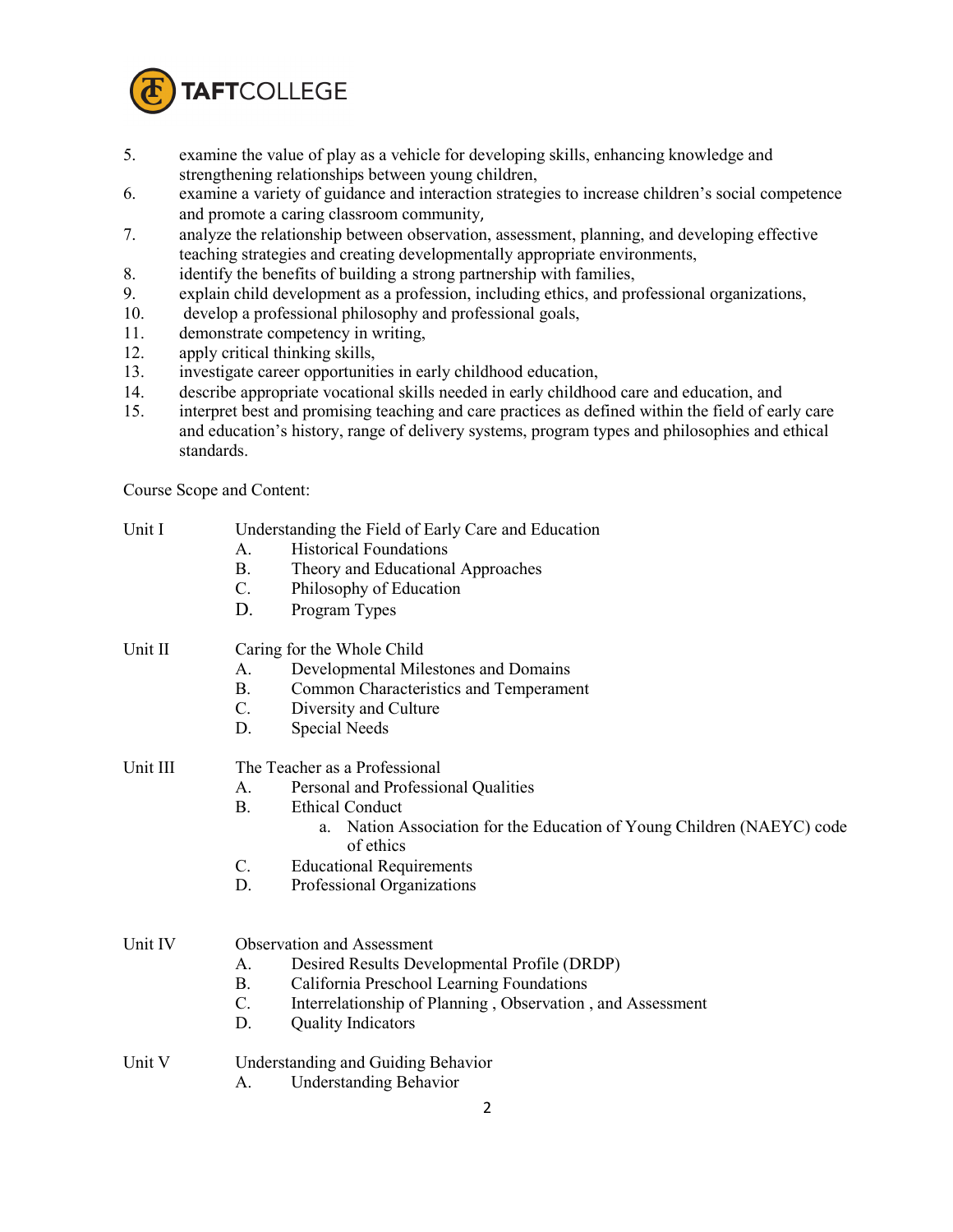

- B. Guiding Young Children
- C. Guidance Practices
- D. Guidance Strategies
- E. Aggressive and Disruptive Behaviors
- Unit VI Parents as Partners in Education
	- A. Strengthening the Partnership
	- B. Today's Family
	- C. Communicating with Families

## Unit VII The Environment

- A. Early Childhood Environmental Rating Scale (ECERS) (all programs)
- B. Licensing Requirements<br>C. The Influence of Enviror
- The Influence of Environment on Behavior and Learning a. Environment as the third teacher

## Unit VIII Curriculum

- A. The Importance of Play
- B. Activities that support physical, cognitive, linguistic, and social emotional Growth

Learning Activities Required Outside of Class:

The students in this class will spend a minimum of 6 hours per week outside of the regular class time doing the following:

- 1. Studying
- 2. Answering questions
- 3. Skill practice
- 4. Completing required reading
- 5. Written work
- 6. Observation of or participation in an activity related to course content
- 7. Projects

Methods of instruction:

- 1. Lecture
- 2. Participation workshops for a hands-on approach to teaching the preschool curriculum
- 3. Visit to college preschool and a short written report of observation
- 4. Films when available
- 5. Lesson presentations
- 6. Guest panel of local preschool directors

Methods of evaluation:

- 1. Substantial writing assignments, including:
	- a. essay exams
	- b. written homework
	- c. hands on projects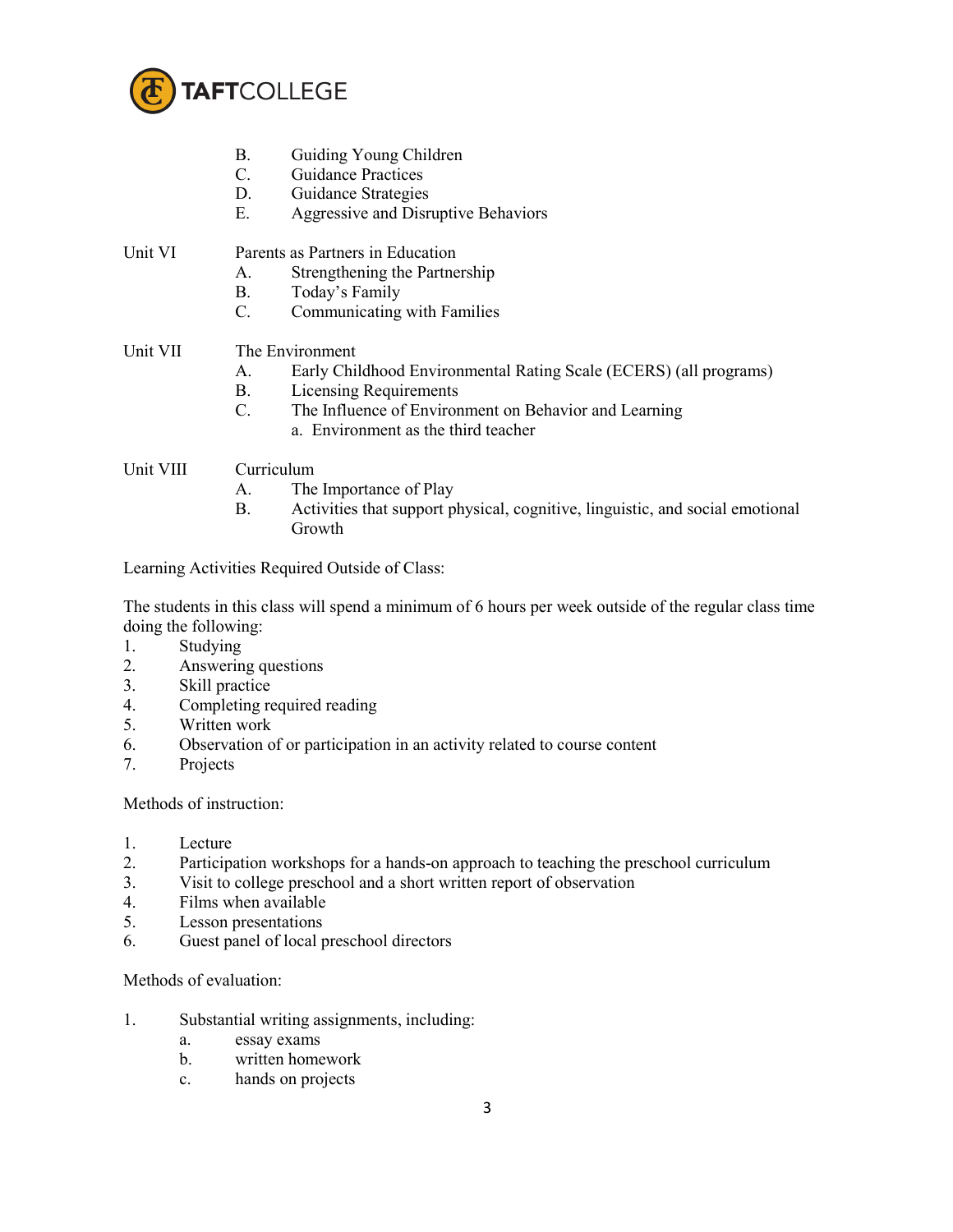

- 2. Computational or non-computational problem solving demonstrations, including:
	- a. exams
	- b. field work
	- c. observational reports
	-
- d. hands-on projects<br>3. Skill demonstrations, inclu Skill demonstrations, including:
	- a. class performance
	- b. performance exams
	- c. field work
	-
- d. hands on projects 4. Other examinations, include Other examinations, including:
	- a. multiple choice
	- b. matching items
	- c. true/false items

## Supplemental Data:

| T.O.P. Code:                 | 130500 Child Development/ Early Care and Education |
|------------------------------|----------------------------------------------------|
| Sam Priority Code:           | C: Clearly Occupational                            |
| <b>Funding Agency:</b>       | Y: Not Applicable                                  |
| Program Status:              | 1: Program Applicable                              |
| Noncredit Category:          | Y: Not Applicable                                  |
| <b>Special Class Status:</b> | N: Course is not a special class                   |